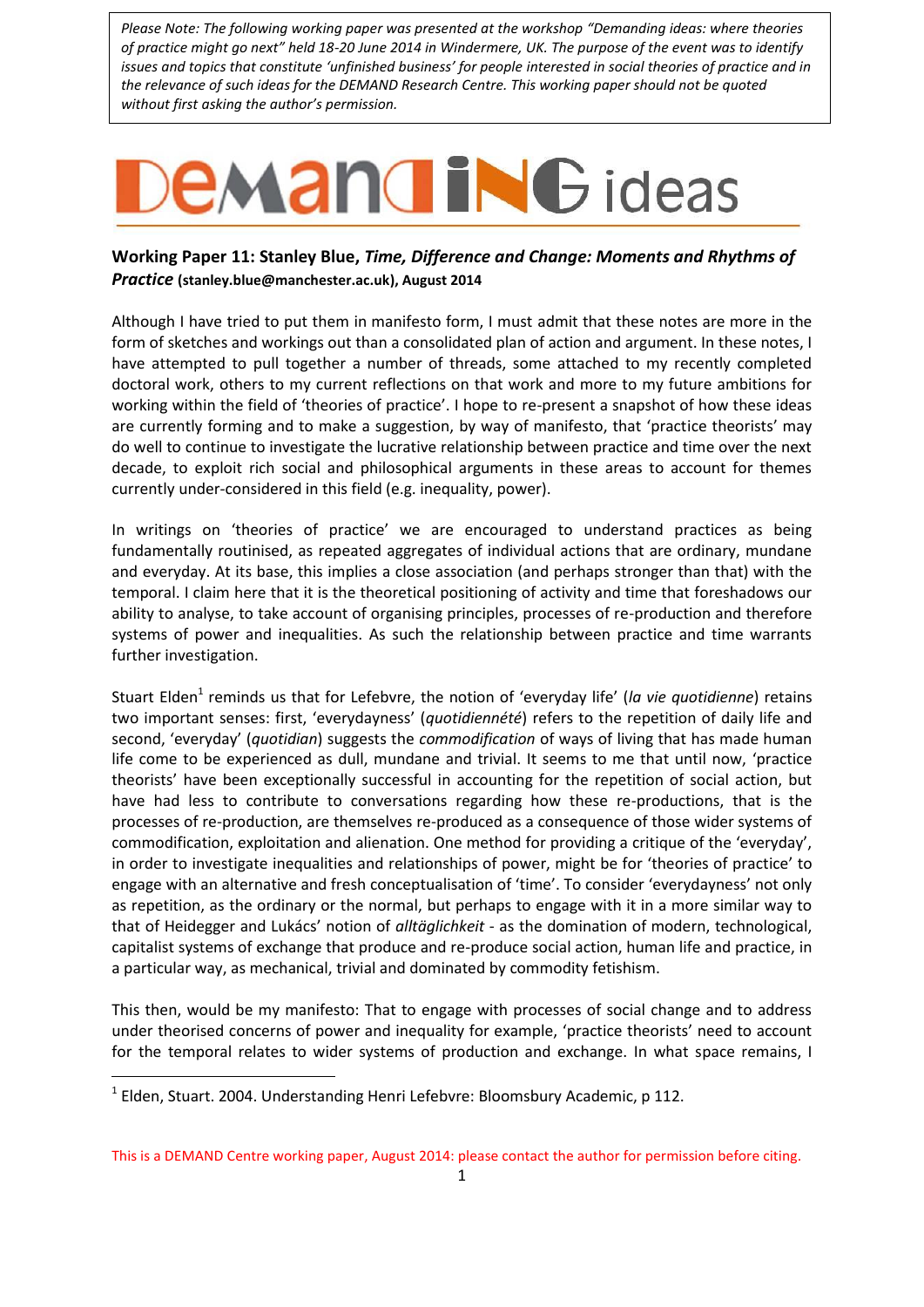attempt to sketch out one starting point, taking my cue from Henri Lefebvre, that the sociologist's first step in analysing the modes of the re-production of practice is to do away with the commodified, the mediatised and the re-presented and to turn one's attention to the presencing of social action. As such I focus here on his theories of moments and rhythms of practice rather than on performances and entities. In the final section I show what differences and additions that this theoretical re-alignment might make to our analyses of social action.

#### **Performances and Entities**

-

In 'Social Practices' (1996), Schatzki describes three notions of practice. The first and currently under-re-presented notion is that of practice as a process, of practice as learning and as "development through doing" (89). Schatzki accounts for this notion through the interplay of the following two notions of practice as performance and entity. However, I want to bring a focus exactly to this under-re-presented notion of practice as an instance of doing and as development in order to offer a third and potentially complementary notion of practice that could open the field to new ways of thinking about time, practice, change, power, etc. First it is useful to say something of practice-as-performance and practice-as-entity by way of contrast.

Since the publication of Schatzki's text, those that have worked with the ideas of social practices have tended to consider them both as (somewhat) bounded entities, made up of a "nexus of doings and sayings" that, in connection with networks, webs and bundles of other practices, emerge, persist and disappear in space and time; and as distinct performances, individual enactments of the practice. Significantly, Schatzki writes:

"Each of the linked doings and sayings constituting a practice is only in being done. Practice in the sense of do-ing, as a result, actualizes and sustains practices in the sense of nexuses of doings."<sup>2</sup>

Usefully, this allows an account of social action as do-ing. By studying the interplay between practices-as-entities and practices-as-performances, in various empirical situations, 'practice theorists' have made great strides beyond traditional and critical fractures in social theory and philosophy, between re-presentations of the individual and the whole, the universal and the particular and between structure and 'agency'.

However, making an analytic distinction between performance and entity has particular consequences. It maintains a distinction between subject and object and externalises change from action. By providing an analysis that argues that practices-as-performances (as re-presented instances of social action) are shaped by practices as entities (as subjects), even if this relationship is mutually configured, the impetus for change is situated outside of the doing itself. I.e. changing the elements of the entity affects performances and changing individuals' performances will change the configuration of the entity itself.

The distinction between performance and entity also plays out in and maintains a distinction between subjective and objective time, that is, time as lived experience on the one hand and time as quantifiable clock hours on the other. In Bergsonian philosophy, this distinction is paralleled in that

<sup>2</sup> Schatzki, Theodore. 1996. *Social Practices: A Wittgensteinian Approach to Human Activity and the Social*. Cambridge: Cambridge University Press, 90.

This is a DEMAND Centre working paper, August 2014: please contact the author for permission before citing.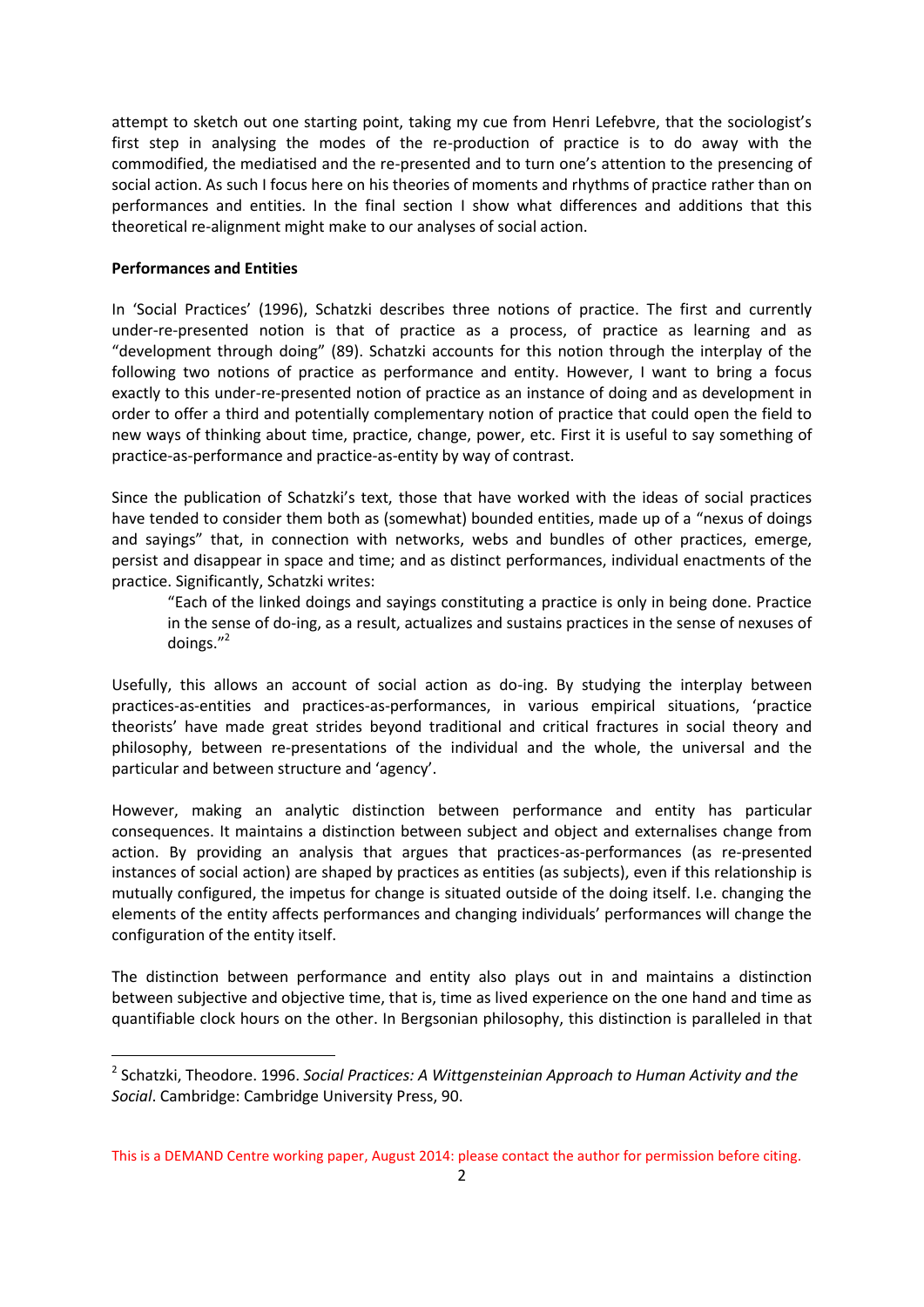the past, present and future of activity only exist as separate and distinct in objective or 'spatialised' time. In subjective or 'real' time, they occur "all at one stroke". This unfolding 'duration' is to be considered as the experience of:

"… the continuation of what precedes into what follows… uninterrupted transition, multiplicity without divisibility, and succession without segmentation."<sup>3</sup>

It is this formulation that underpins current conceptualisations of the relationship between practice and time. Memory and intellect do not introduce segmentations, defining actions, rather, they remember segmentations that were *actually there* (i.e. practices-as-entities). That is, whilst we may experience human life *á la* Bergson, as a continuous unfolding, it is a continuous unfolding of particular practices-as-entities:

"True, both my performances of these actions and my lived-through experiences of this series were continuous. But the continuous performance of action was of precisely these actions, and my continuous performance took precisely those turns."<sup>4</sup>

In synthesising the segmentation of particular actions (practices-as-entities) with an understanding of continuous unfolding (as continuous performance), Schatzki provides a schema which links practice and time in a particular way, i.e. synthesising performance and entity with subjective and objective time.

This is significant to note because it is this distinction that organises analyses from within the field of 'theories of practice' that are focussed on the ordering of practices-as-entities 'in (objective) time' as a result of, or in creating experiences of (subjective) time as harried, busy, rushed, relaxed, etc.<sup>5</sup> Conclusions that usually follow are that perceived notions of 'busyness', 'time-squeeze', etc. might motivate people to re-order practices in some potentially more or less sustainable ways, or engage in new practices that make use of technologies and energies which might have detrimental or beneficial impacts on the environment. Of course this is an over simplification of complicated analyses which have made a significant impact in environmental policy and practice. However, such arguments quickly reach their limits in accounting for different strategies of coping with 'timesqueeze', for different orderings of practices, and further defined understandings of inequality and power. Or at the very least, inequality and power come to be explained by access to resources (through practices) and time itself becomes reduced to one of those resources.

There seems to me to be much more that 'theories of practice' could learn from a wider engagement with and further development of the social and philosophical literature available on time. Particularly in search of novel ways of conceptualising and accounting for various, and currently under theorised themes. One method might be to put aside the distinction between subjective and objective time, between practices-as-entities and as-performances and to consider practice as immediate and as development, through a theory of moments and rhythms.

#### **Moments and Rhythms**

-

<sup>3</sup> Bergosn in Schatzki, Theodore. 2010. *The Timespace of Human Activity: On Performance, Society, and History As Indeterminate Teleological Events*: Lexington Books, p 189.

<sup>4</sup> Schatzki, Theodore. 2010. *The Timespace of Human Activity: On Performance, Society, and History As Indeterminate Teleological Events*: Lexington Books, p 193.

<sup>5</sup> For example see Southerton, Dale. 2003. "Squeezing Time." *Time and Society* 12 (1):5-25.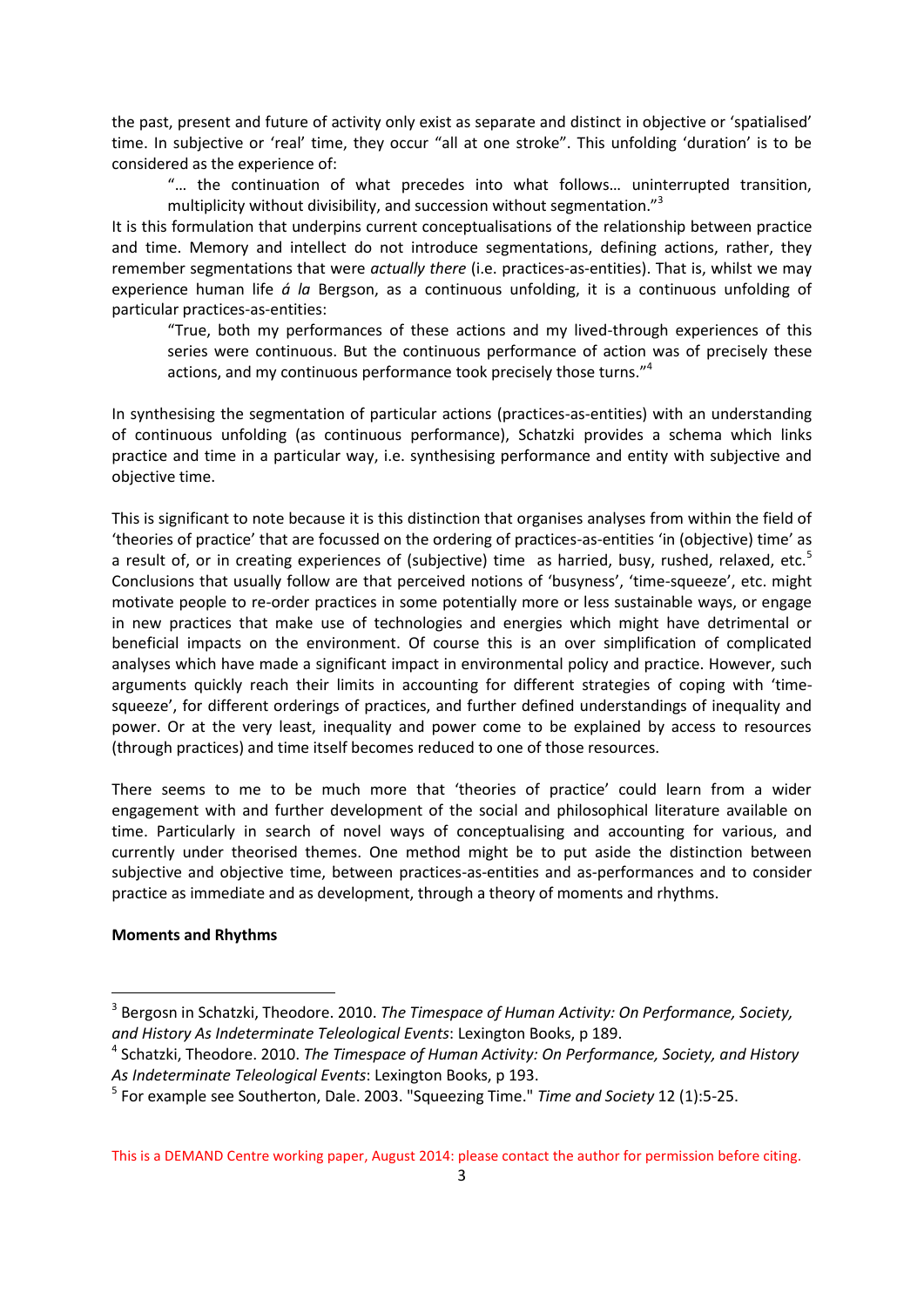Lefebvre's critique of everyday life and his analysis of rhythms provide us with one example for reconsidering the relationship between practice and time, and potentially for accounting for change and intervention in certain actions in new ways. Much of this work involves a critique of the representation of human life and social action as commodified, as *things* (entities) that return (emerge, persist and disappear) over time. Instead, Lefebvre seeks to capture the presencing of social life through an alternative understanding of repetition – not repetition of the same *thing*, but repetition of difference, or change:

"Repetition of behaviour patterns (conditionings)… cannot be assimilated to repetition of states [i.e. entities]… We must distinguish between repetitions of situations [i.e. performances]… and repetition of certain systems… If repetition, return or renewal of the same (or more or less the same) phenomenon should be understood according to each specific case and type, the same can be said of the relation between what is reproduced and the newness which springs from repetition (for example, repetition of sounds and rhythms in music offers a perpetual move-ment which is perpetually reinvented)."<sup>6</sup>

We can draw three important ideas for understanding the relationship between practice and time here from Lefebvre: First, that being is becoming. That in its enactment practice changes – it is not static, rather practice is itself change. Second, that if practice is change then we can no longer think about it in terms of re-presented entities and performances, but instead need to consider its immediate and becoming qualities in *the moment*. And third, that a turn to the moment requires a different understanding of 'lived time' through a specific modality of repetition: "'Something' which is certainly not a thing  $-$  is encountered once again."<sup>7</sup> It is this repetition of 'moments' of practice, thus conceived as never a repetition of the same, but as always drawing with it 'something' different, that constitutes Lefebvre's analysis of rhythms.

Clearly then, in Lefebvre's formulation at least, rhythms do not belong to practices-as-entities, traceable along an x-axis and re-presentable in graphic form as they often are through representations in time-use data, for example. He makes this point clear when he writes:

"Everybody thinks they know what this word means. In fact, every-body senses it in a manner that falls a long way short of knowledge: rhythm enters into the lived; though that does not mean it enters into the known. There is a long way to go from an observation to a definition, and even further from the grasping of some rhythm (of an air in music, or of respiration, or of the beatings of the heart) to the conception that grasps the simultaneity and intertwinement of several rhythms, their unity in diversity."<sup>8</sup>

The repetition of the moment does not happen in isolation. Instead it occurs within the polyrhythmia of the everyday. That is to say that any given rhythm can only be understood in relation to its contextual and supporting rhythms. Rhythms shape each other. This can happen in two ways. First, rhythms can be in a state of eurhythmia, of co-ordination and concordance in their normal and everyday (*quotidian*) state. However, rhythms can also break down. This second state is

-

This is a DEMAND Centre working paper, August 2014: please contact the author for permission before citing.

 $^6$  Lefebvre, Henri. [1961] 2014. Critique of Everyday Life, Vol. 2: Verso, p 634.

 $<sup>7</sup>$  Ibid, p 636.</sup>

<sup>8</sup> Lefebvre, Henri and Régulier, Catherine. 1985. "The Rhythmanalytical Project." *Communications* 41: 191-199, p77.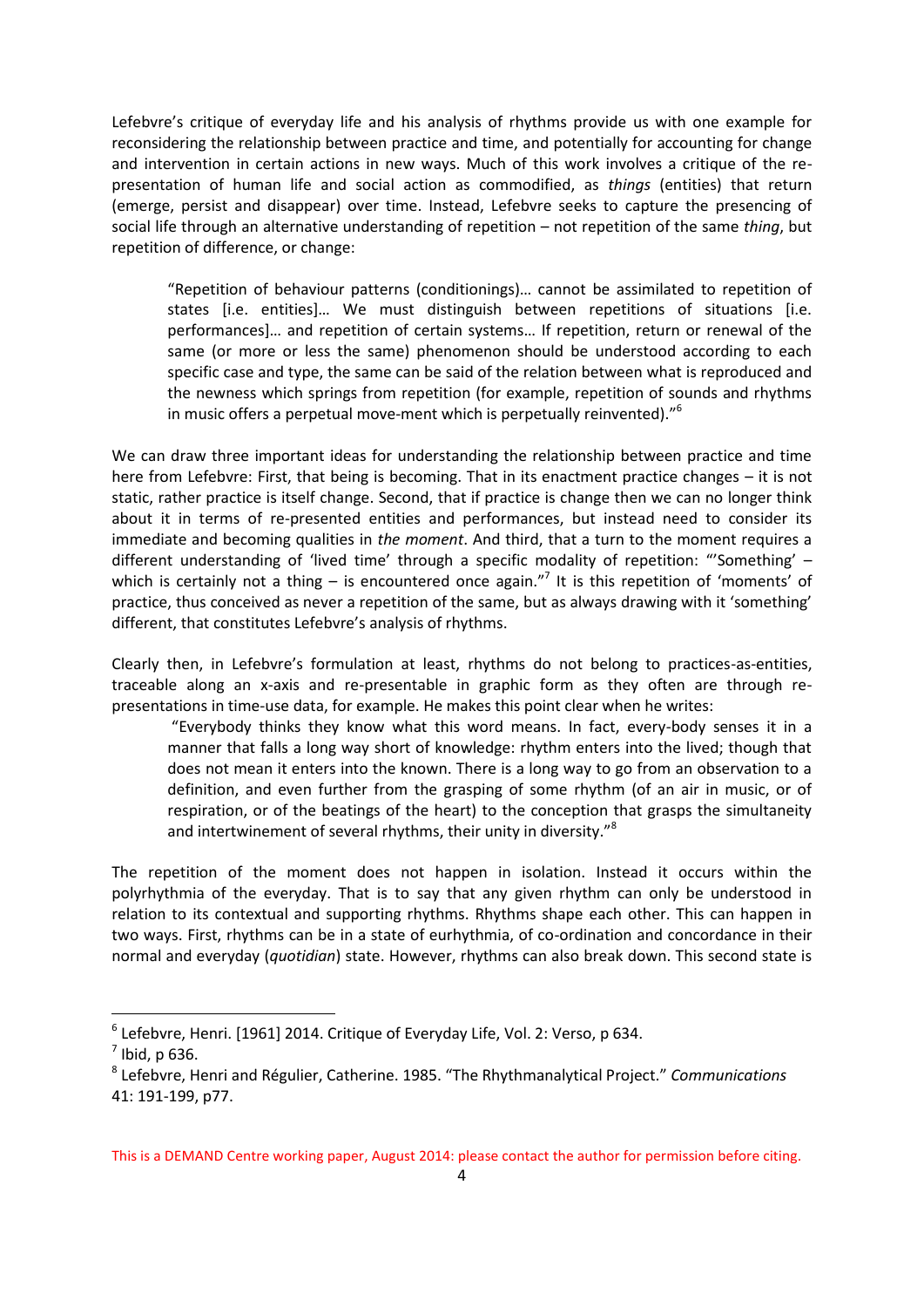described by Lefebvre as arrhythmia, as the de-synchronisation of rhythms which results in the extra-everyday:

"[W]hen they are discordant, there is suffering, a pathological state (of which arrhythmia is generally, at the same time, symptom, cause and effect). The discordance of rhythms brings previously eurhythmic organisations towards fatal disorder."<sup>9</sup>

Importantly however, arrhythmia does not indicate the end of a rhythm, or a stepping out of polyrhythmia. Instead it is a re-alignment, a re-synchronisation of the polyrhythmia of the everyday. Breaks in eurhythmia are not rare, but continuous – as soon as one eurhythmia breaks down, another immediately aligns. What matters for Lefebvre, is how the continuous discontinuities are reproduced, how the processes of repetition themselves affect and shape ongoing change. To this end he distinguishes between two structures of rhythms: the cyclical and the linear. This is not the same as a Bergsonian distinction between 'real' and 'spatialised' time. Both linear and cyclical rhythms are constituted by the production of *difference* through repetition, but they do this in different ways. Whilst cyclical rhythms are of biological and cosmic origins, linear rhythms are born out of the technical-social. Importantly the continuous interaction between the cyclical and the linear is the site of domination by mechanical and technical, linear rhythms over 'natural' human rhythms. Nevertheless, for Lefebvre it is also the site of struggle, the place to contest capitalist rhythms of production and exchange that have come to organise bodily and 'natural' rhythms of becoming.

Power then, in this account, depends on time. Not more simply on the access to time as a resource. Instead power is expressed through the organisation of societal rhythms of practice. Similarly, inequality could be conceived in terms of the rigidity and flexibility of those rhythms. This argument clearly requires further crafting, but for present purposes it is enough to propose for discussion the idea that thinking about practice and time through a theory of moments and rhythms might well provide an interesting avenue down which to pursue, thus far under-considered concepts, such as power and inequality, and to conclude by imagining what some of those differences might look like.

#### **The Next Decade –** *Time* **for Desperate Measures (***Mesures***)?**

The practical implications of exploring this shift in theoretical orientation vary in how much they might change current recommendations for intervening in and shaping practices. It is clear that novel interventions in the arrangement of rhythms, for example, are possible, and yet intervening in the material infrastructures that form part of the moment of practice, or re-ordering practices in time will still affect the symphony of rhythms thus conceived. However, what is interesting to note and warrants further discussion are the differences or additions that thinking about the relationship between practice and time might be. In the space below I outline a few of these differences as summary.

#### a) Re-production not Repetition

-

One common goal within 'theories of practice' is to understand the relationship between social action and social change. The DEMAND centre explores this question through its second theme framed as: 'How End Use Practices Change'. From a practice theoretical perspective focussed on

 $^9$  Lefebvre, Henri. [1992] 2004. Rhythmanalysis: Space, Time and Everyday Life. Translated by Stuart Elden and Gerald Moore. Edited by Stuart Elden. London, New York: Continuum, p 16.

This is a DEMAND Centre working paper, August 2014: please contact the author for permission before citing.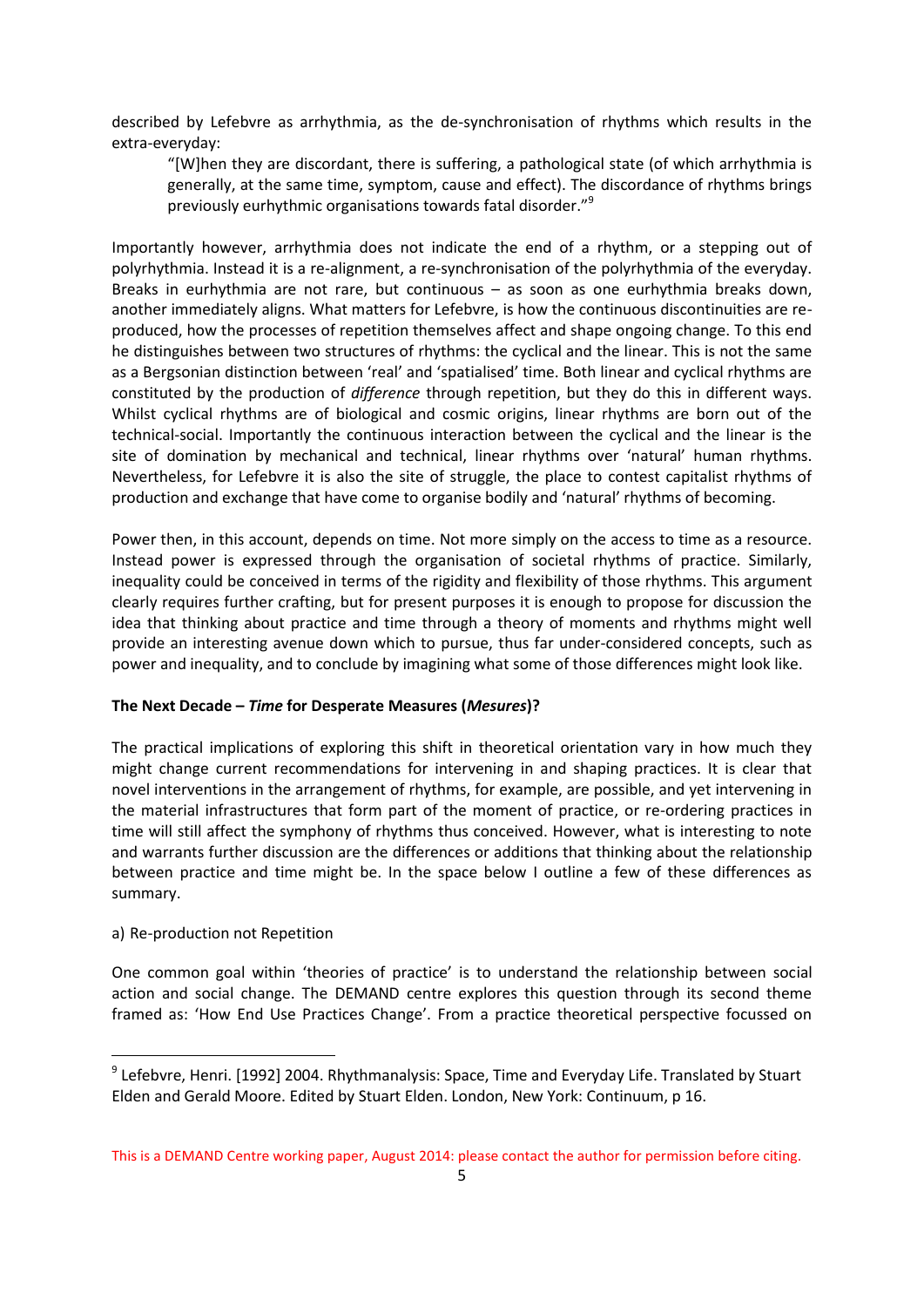moments and rhythms we might suggest that this framing involves re-presenting a specific and (to some extent) bounded entity that emerges and persists through repeated performances until something changes either within the internal configuration of elements or through an example of performance, that then might lead to the disappearance or re-constitution of that practice. It might also be useful to consider social action as already constantly changing, as un-boundable, and un-representable in this way, and to turn our attention to the very ways in which moments of action become re-produced. Significantly this might promote an even further emphasis on the relationship between moments of practice rather than on the internal configurations and boundaries of practices-as-entities.

## b) Syncopation not Synchronisation

Synchronisation is fundamental to the study of rhythms and is also of conceptual significance to the DEMAND centre's first research theme on 'Trends and Patterns in Energy DEMAND'. Currently however, emphasis is placed on the synchronisation of practices and not on rhythms (as described above). This means that the concept can only be put to use in a limited way, aggregating patterns of the use of time (as a resource) for certain activities. Of course, this is extremely important for capturing analyses of peak energy load, for example, but it does less to explain the resulting 'lock in' of rhythms established by a harmonious and eurhythmic working day, re-produced through repetitive, linear, mechanistic, technical and rational rhythms of production. In order to extend this analysis of synchronisation we might do well to add the idea of syncopation. That is, to stress, or emphasise a particular action or measure (*mesure*) that might disrupt the 'locked in' eurhythmia of rhythms of practice that exist around peak demand. Establishing these kinds of arrhythmias could then lead to the establishment of new sets of rhythms, a new eurhythmia that consists of a more dispersed set of rhythms of practice that doesn't produce peaks in energy demand.

#### c) Time as *Difference* not as Resource

The central argument from these notes that I suggest by way of manifesto is to echo Schatzki's argument in *Timespace<sup>10</sup>* - to move away from conceptualising practices as existing in a kind of temporal container, in objective time. I argue that it may also be fruitful to go even further and to consider Lefebvre's suggestion that time is *difference*. That is to say, that to extend social theories of practice through a further engagement with social theories of time promises to open new ways of considering the relation between social action and social change. One preliminary route is to work with moments and rhythms to study the various ways in which moments of practice are reproduced.

# d) Not Just Everydayness but the Everyday

-

Lefebvre's work challenges us to go beyond analyses of the routine, the mundane and the ordinary and to investigate the commodification of everyday life that produces that triviality, banality, repetition and alienation. Significantly this requires us to account for the relationship between the extra-everyday and the everyday, between the cyclical and the linear and between mechanical

<sup>&</sup>lt;sup>10</sup> Schatzki, Theodore. 2010. *The Timespace of Human Activity: On Performance, Society, and History As Indeterminate Teleological Events*: Lexington Books

This is a DEMAND Centre working paper, August 2014: please contact the author for permission before citing.